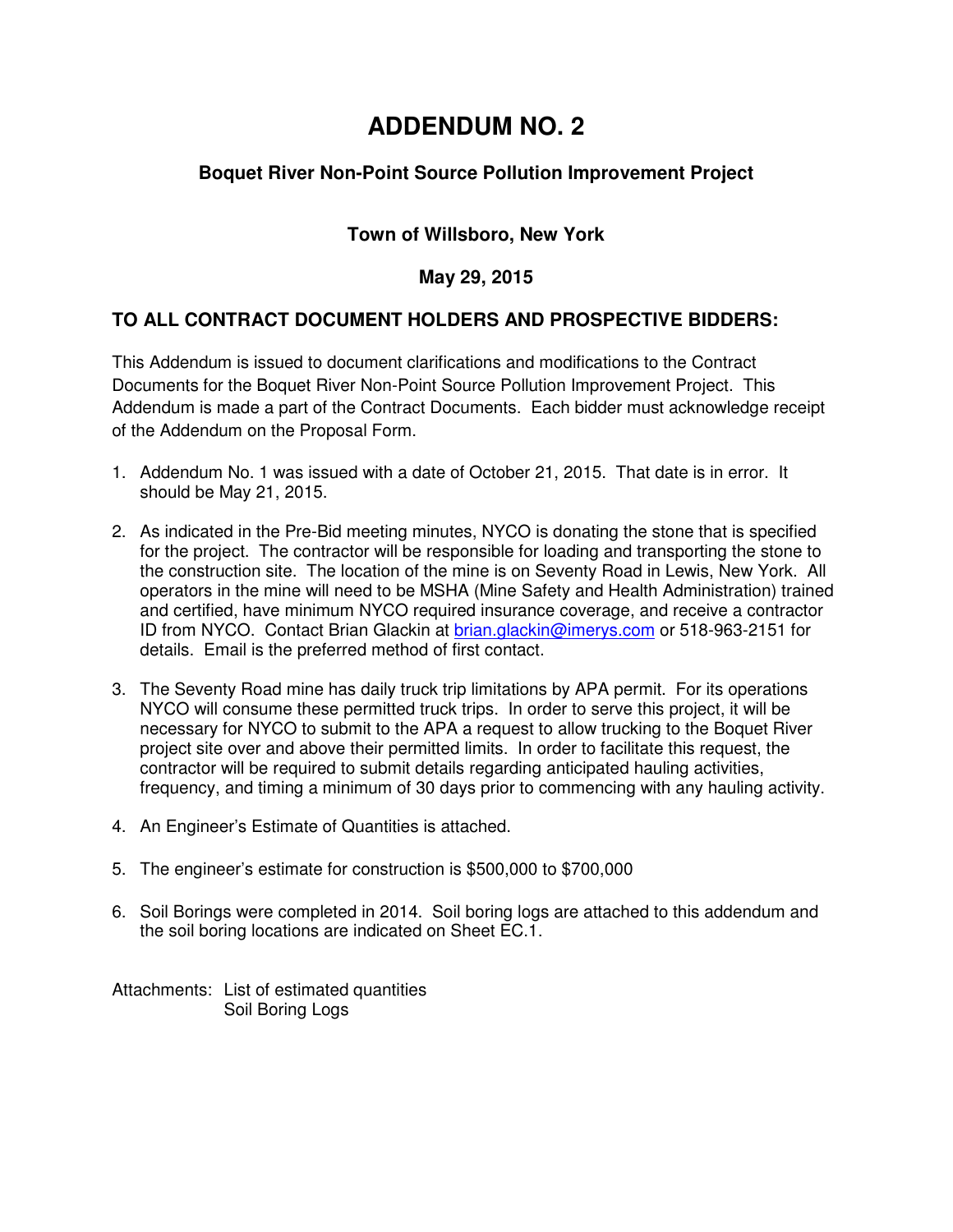#### **Engineer's Estimate of Quantities: Full Project**

May 2015

|                |                                            |             | Estimated      |
|----------------|--------------------------------------------|-------------|----------------|
| Item#          | Description                                | Unit        | Quantity       |
| $\mathbf{1}$   | <b>Clearing and Grubbing</b>               | Acre        | 1.4            |
| $\overline{2}$ | <b>Common Excavation</b>                   | <b>CY</b>   | 2,800          |
| 3              | <b>Bank Run Backfill</b>                   | <b>CY</b>   | 720            |
| 4              | <b>River Diversion</b>                     | LS          | $\mathbf{1}$   |
| 5              | Subbase of Gravel                          | <b>CY</b>   | 425            |
| 6              | Aggregate Surface Course                   | <b>CY</b>   | 121            |
| $\overline{7}$ | Geotextile for roadbed separator           | SY          | 1100           |
| 8              | Medium stone fill (installed)              | <b>CY</b>   | 570            |
| 9              | Medium stone fill (material only)***       | <b>CY</b>   | 570            |
| 10             | Geotextile under Stone Fill                | SY          | 900            |
| 11             | Wood Timber Steps, Path                    | LS          | $\mathbf{1}$   |
| 12             | Rockery Crib Wall (installed)              | LF          | 280            |
| 13             | Rockery Crib Wall (material only)***       | <b>CY</b>   | 616            |
| 14             | <b>Vegetated Geogrids (4 Layers)</b>       | LF          | 410            |
| 15             | <b>Branch Layers</b>                       | SY          | 480            |
| 16             | Engineered Log Jam #1*                     | <b>EACH</b> | $\mathbf{1}$   |
| 17             | Engineered Log Jam #2*                     | <b>EACH</b> | $\mathbf{1}$   |
| 18             | Engineered Log Jam #3 and #4*              | <b>EACH</b> | $\overline{2}$ |
| 19             | Geotextile for Silt Fence                  | SY          | 490            |
| 20             | Geotextile for Turbidity Curtain           | SY          | 90             |
| 21             | Miscellaneous Erosion and Sediment Control | LS          | $\mathbf{1}$   |
| 22             | Native Trees 3' to 6' with Tubs and Mats   | <b>EACH</b> | 100            |
| 23             | Compost / Soil Amendment                   | <b>CY</b>   | 100            |
| 24             | Mobilization / Demobilization              | LS          | $\mathbf{1}$   |
|                |                                            |             |                |
|                |                                            |             |                |
|                |                                            |             |                |
|                |                                            |             |                |

The engineer's estimate of construction quantities is based on ESPC's reasonable professional judgment and experience and does not constitute a warranty, express or implied. The contractor shall be responsible for confirming the quantities used in his/her bid